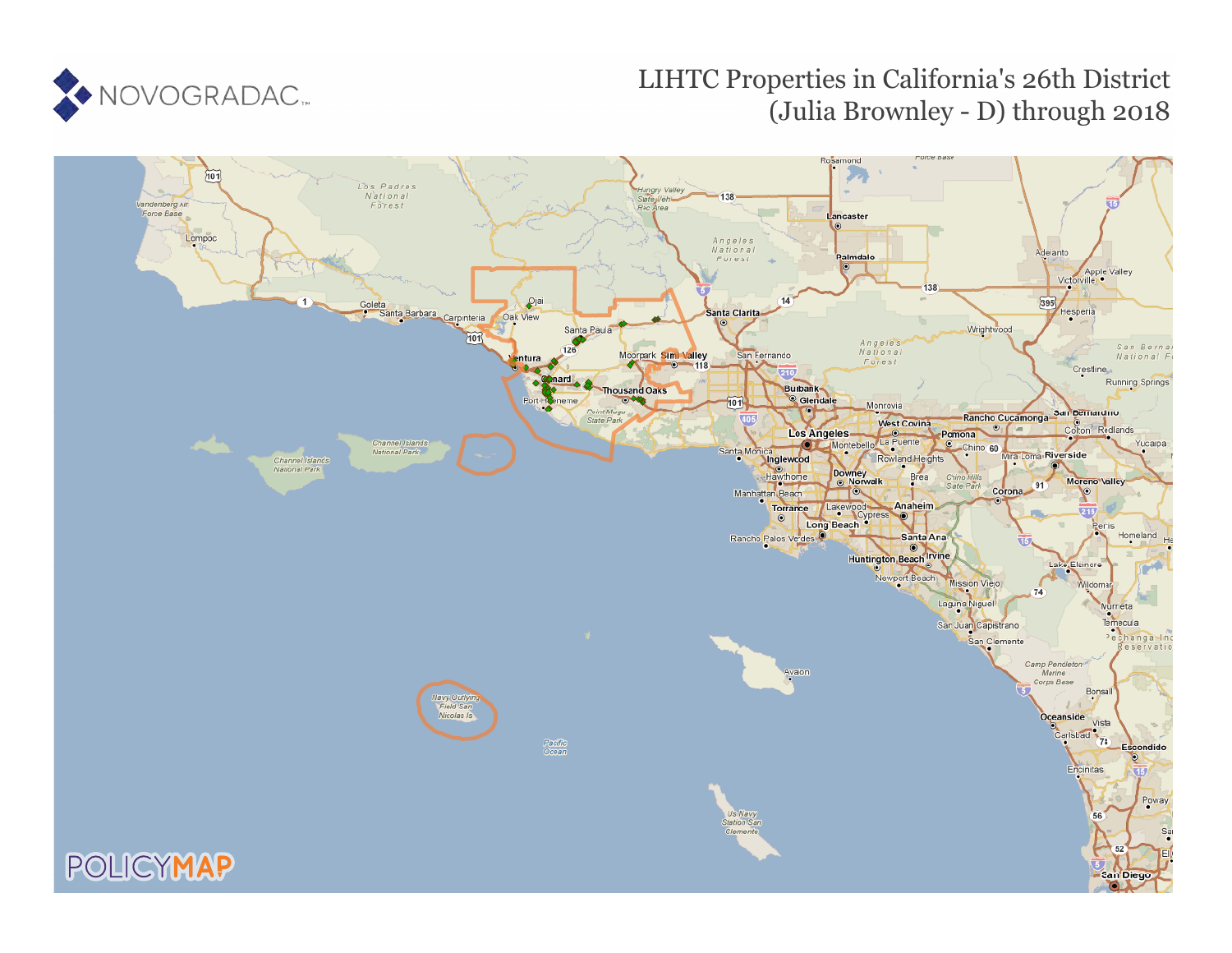| <b>Project Name</b>                          | <b>Address</b>                               | <b>City</b>      | <b>State</b> | <b>Zip Code</b> | Nonprofit<br><b>Sponsor</b> | <b>Allocation</b><br>Year | Annual<br><b>Allocated</b><br>Amount | in Service | <b>Year Placed Construction</b><br><b>Type</b> | <b>Total</b><br><b>Units</b> | Low<br><b>Income</b><br><b>Units</b> | <b>Rent or</b><br>Income<br><b>Ceiling</b> | <b>Credit</b><br><b>Percentag Exempt</b><br>$\bullet$ | Tax-<br><b>Bond</b> | <b>HUD Multi-</b><br><b>Family</b><br><b>Financing/Rent</b><br>al Assistance |
|----------------------------------------------|----------------------------------------------|------------------|--------------|-----------------|-----------------------------|---------------------------|--------------------------------------|------------|------------------------------------------------|------------------------------|--------------------------------------|--------------------------------------------|-------------------------------------------------------|---------------------|------------------------------------------------------------------------------|
| PARK GLENN APTS                              | 200 S GLENN<br><b>DR</b>                     | CAMARILLO        | CA           | 93010           | No                          | 1998                      | \$313,108                            | 1999       | Acquisition and<br>Rehab                       | 150                          | 150                                  | 60% AMGI                                   | 30 %<br>present<br>value                              | Yes                 |                                                                              |
| <b>SANTA PAULA</b><br><b>VILLAGE APTS</b>    | 214 N EIGHTH SANTA PAULA<br>ST               |                  | CA           | 93060           | No                          | 1998                      | \$103,048                            | 1999       | Acquisition and<br>Rehab                       | ${\bf 55}$                   | 55                                   | 60% AMGI                                   | 30%<br>present<br>value                               | Yes                 |                                                                              |
| <b>VILLA GARCIA</b><br>(THOUSAND OAKS)       | 1379 E<br>THOUSAND<br><b>OAKS BLVD</b>       | THOUSAND OAKS CA |              | 91362           | $\mathbf{N}\mathbf{o}$      | 1998                      | \$296,028                            | 1999       | Acquisition and<br>Rehab                       | 80                           | 79                                   | 60% AMGI                                   | 30%<br>present<br>value                               | Yes                 |                                                                              |
| <b>CHANNEL ISLAND</b><br>PARK APTS           | 931 BISMARK<br><b>WAY</b>                    | <b>OXNARD</b>    | CA           | 93033           | No                          | 2003                      | \$592,863                            | 2003       | Acquisition and<br>Rehab                       | 152                          | 150                                  | 60% AMGI                                   | 30%<br>present<br>value                               | Yes                 |                                                                              |
| <b>VINEYARD GARDENS</b>                      | $2800\,\mathrm{E}$ VINEYARD AVE OXNARD       |                  | CA           | 93036           | $\mathbf{No}$               | 1997                      | \$574,660                            | 1999       | <b>New Construction</b>                        | 62                           | 61                                   | 60% AMGI                                   | 70%<br>present<br>value                               | $\mathbf{No}$       |                                                                              |
| <b>CASA GARCIA</b>                           | 220 GARCIA ST SANTA PAULA                    |                  | CA           | 93060           | $\mathbf{No}$               | 1998                      | \$210,287                            | 2000       | <b>New Construction</b>                        | -14                          | 14                                   | 60% AMGI                                   | 70%<br>present<br>value                               | No                  |                                                                              |
| <b>CASAS DE SUENO</b>                        | 255 FULTON<br><b>ST</b>                      | CAMARILLO        | CA           | 93010           | No                          | 1999                      | \$119,565                            | 2000       | New Construction                               | 10                           | 10                                   | 60% AMGI                                   | 70%<br>present<br>value                               | $\mathbf{No}$       |                                                                              |
| <b>CITRUS TREE APTS</b>                      | 11155 CITRUS<br>DR                           | <b>VENTURA</b>   | CA           | 93004           | No                          | 1999                      | \$187,998                            | 2000       | Acquisition and<br>Rehab                       | 81                           | 80                                   | 60% AMGI                                   | 30 %<br>present<br>value                              | Yes                 |                                                                              |
| PARK GLENN SENIOR 200 S GLENN<br><b>APTS</b> | DR                                           | CAMARILLO        | CA           | 93010           | No                          | 2000                      | \$57,905                             | 2000       | <b>New Construction</b>                        | 18                           | 17                                   | 60% AMGI                                   | 30%<br>present<br>value                               | Yes                 |                                                                              |
| CAMINO DEL SOL<br><b>SENIOR APTS</b>         | 1910 CAMINO<br><b>DEL SOL</b>                | <b>OXNARD</b>    | CA           | 93030           | No                          | 2003                      | \$443,255                            | 2004       | <b>New Construction</b>                        | 120                          | 118                                  | 60% AMGI                                   | 30%<br>present<br>value                               | Yes                 |                                                                              |
| META STREET APTS 501 META ST                 |                                              | <b>OXNARD</b>    | CA           | 93030           | No                          | 2002                      | \$373,563                            | 2004       | <b>New Construction</b>                        | 24                           | 23                                   | 60% AMGI                                   | 70%<br>present<br>value                               | No                  |                                                                              |
| OAK CREEK SENIOR<br>VILLAS                   | 367 E<br><b>THOUSAND</b><br><b>OAKS BLVD</b> | THOUSAND OAKS CA |              | 91360           | No                          | 2002                      | \$392,634                            | 2004       | <b>New Construction</b>                        | -57                          | 56                                   | 60% AMGI                                   | 30%<br>present<br>value                               | Yes                 |                                                                              |
| <b>CASA VELASQUEZ</b>                        | 2440 BARRY ST CAMARILLO                      |                  | CA           | 93010           | No                          | 1994                      | \$138,639                            | 1995       | <b>New Construction</b>                        | 13                           | 13                                   | 60% AMGI                                   | 70%<br>present<br>value                               | No                  |                                                                              |

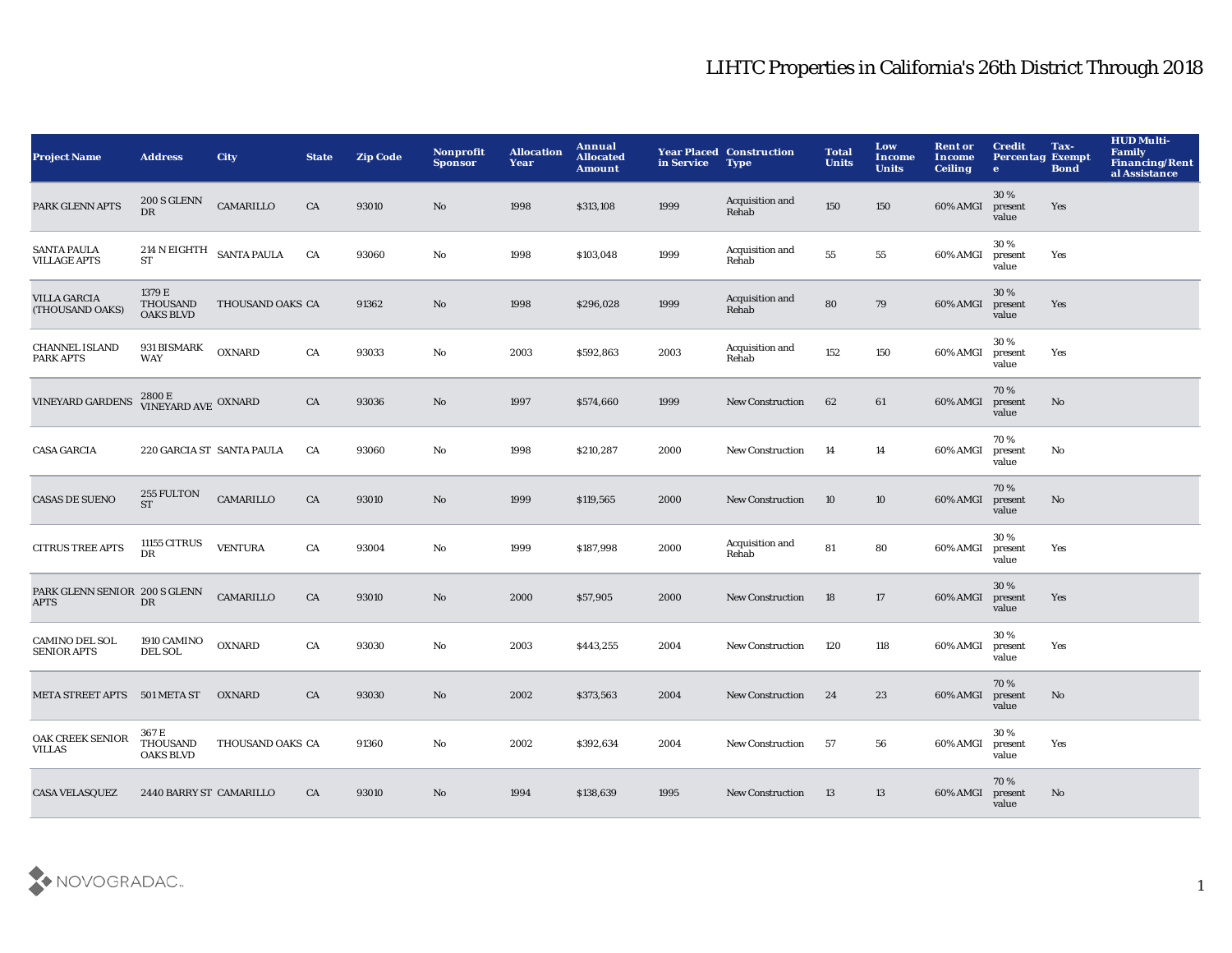| <b>Project Name</b>                        | <b>Address</b>                                | <b>City</b>      | <b>State</b> | <b>Zip Code</b> | Nonprofit<br><b>Sponsor</b> | <b>Allocation</b><br>Year | Annual<br><b>Allocated</b><br><b>Amount</b> | in Service           | <b>Year Placed Construction</b><br><b>Type</b> | <b>Total</b><br><b>Units</b> | Low<br><b>Income</b><br><b>Units</b> | <b>Rent or</b><br>Income<br><b>Ceiling</b> | <b>Credit</b><br><b>Percentag Exempt</b><br>$\bullet$ | Tax-<br><b>Bond</b> | <b>HUD Multi-</b><br><b>Family</b><br>Financing/Rent<br>al Assistance |
|--------------------------------------------|-----------------------------------------------|------------------|--------------|-----------------|-----------------------------|---------------------------|---------------------------------------------|----------------------|------------------------------------------------|------------------------------|--------------------------------------|--------------------------------------------|-------------------------------------------------------|---------------------|-----------------------------------------------------------------------|
| <b>CYPRESS MEADOWS</b>                     | 1405 CYPRESS<br>POINT LN                      | <b>VENTURA</b>   | CA           | 93003           | No                          | 1993                      | \$552,195                                   | 1995                 | <b>New Construction</b>                        | 104                          | 104                                  | 60% AMGI                                   | 70%<br>present<br>value                               | No                  |                                                                       |
| <b>HOBSON WAY</b><br><b>FAMILY HOUSING</b> | 500 HOBSON<br><b>WAY</b>                      | <b>OXNARD</b>    | CA           | 93030           | $\mathbf{N}\mathbf{o}$      | 1995                      | \$873,525                                   | 1996                 | <b>New Construction</b>                        | 64                           | 63                                   | 60% AMGI                                   | 70%<br>present<br>value                               | No                  |                                                                       |
| <b>GATEWAY PLAZA</b><br><b>APTS</b>        | $1719$ S OXNARD $\,$ OXNARD $\,$ BLVD         |                  | CA           | 93030           | $\rm No$                    | 1998                      | \$436,298                                   | 2000                 | <b>New Construction</b>                        | 107                          | 102                                  | 60% AMGI                                   | 70%<br>present<br>value                               | No                  |                                                                       |
| PALM GARDENS APTS 711 S C ST               |                                               | <b>OXNARD</b>    | CA           | 93030           | Yes                         | 1998                      | \$260,166                                   | 2000                 | <b>New Construction</b>                        | 22                           | 21                                   | 60% AMGI                                   | 70%<br>present<br>value                               | No                  |                                                                       |
| <b>ESSEFF VILLAGE</b><br><b>APTS</b>       | 1423 E<br><b>THOUSAND</b><br><b>OAKS BLVD</b> | THOUSAND OAKS CA |              | 91362           | Yes                         | 2000                      | \$207,509                                   | 2001                 | Acquisition and<br>Rehab                       | 51                           | 50                                   | 50% AMGI                                   | 70%<br>present<br>value                               | No                  |                                                                       |
| <b>HOLIDAY MANOR</b><br><b>APTS</b>        | 1924 CAMINO<br>DEL SOL                        | <b>OXNARD</b>    | CA           | 93030           | No                          | 2001                      | \$809,403                                   | 2001                 | Acquisition and<br>Rehab                       | 252                          | 251                                  | 60% AMGI                                   | 30%<br>present<br>value                               | Yes                 |                                                                       |
| <b>HERITAGE PARK</b><br>APTS               | 820 S E ST                                    | <b>OXNARD</b>    | CA           | 93030           | $\rm No$                    | 1997                      | \$328,969                                   | 1997                 | Acquisition and<br>Rehab                       | 195                          | 195                                  | 60% AMGI                                   | 30%<br>present<br>value                               | Yes                 |                                                                       |
| PACIFIC POINT APTS                         | 1001 W<br>GONZALES RD OXNARD                  |                  | CA           | 93036           | No                          | 1997                      | \$366,109                                   | 1997                 | Acquisition and<br>Rehab                       | 213                          | 213                                  | 60% AMGI                                   | 30 %<br>present<br>value                              | Yes                 |                                                                       |
| STOLL HOUSE APTS                           | 3155 LOS<br><b>ROBLES RD</b>                  | THOUSAND OAKS CA |              | 91362           | No                          | 1996                      | \$97,943                                    | 1997                 | New Construction                               | - 11                         | 11                                   | 60% AMGI                                   | 70%<br>present<br>value                               | No                  |                                                                       |
| <b>WAGON WHEEL</b><br><b>FAMILY APTS</b>   | 530<br>WINCHESTER OXNARD<br>DR                |                  | CA           | 93036           |                             | Insufficient<br>Data      | $\$0$                                       | Insufficient<br>Data | Not Indicated                                  | 119                          | $\mathbf 0$                          |                                            | Not<br>Indicated                                      |                     |                                                                       |
| <b>VILLA ROSA APTS</b><br>(SANTA PAULA)    | 234 S STECKEL SANTA PAULA<br>DR               |                  | CA           | 93060           | No                          | 1987                      | \$14,209                                    | 1987                 | New Construction                               | 12                           | 12                                   | 50% AMGI                                   | 70%<br>present<br>value                               | No                  |                                                                       |
| <b>BELL WAY APTS</b>                       | 152 BELL WAY VENTURA                          |                  | CA           | 93001           | No                          | 1987                      | \$40,386                                    | 1988                 | <b>New Construction</b>                        | -11                          | 11                                   | 60% AMGI                                   | 70%<br>present<br>value                               | No                  |                                                                       |
| <b>VENTURA GARDEN</b><br><b>ESTATES</b>    | 32 S GARDEN<br><b>ST</b>                      | <b>VENTURA</b>   | CA           | 93001           | No                          | 1988                      | \$58,117                                    | 1988                 | Acquisition and<br>Rehab                       | 48                           | 48                                   | 50% AMGI                                   | 70%<br>present<br>value                               | No                  |                                                                       |

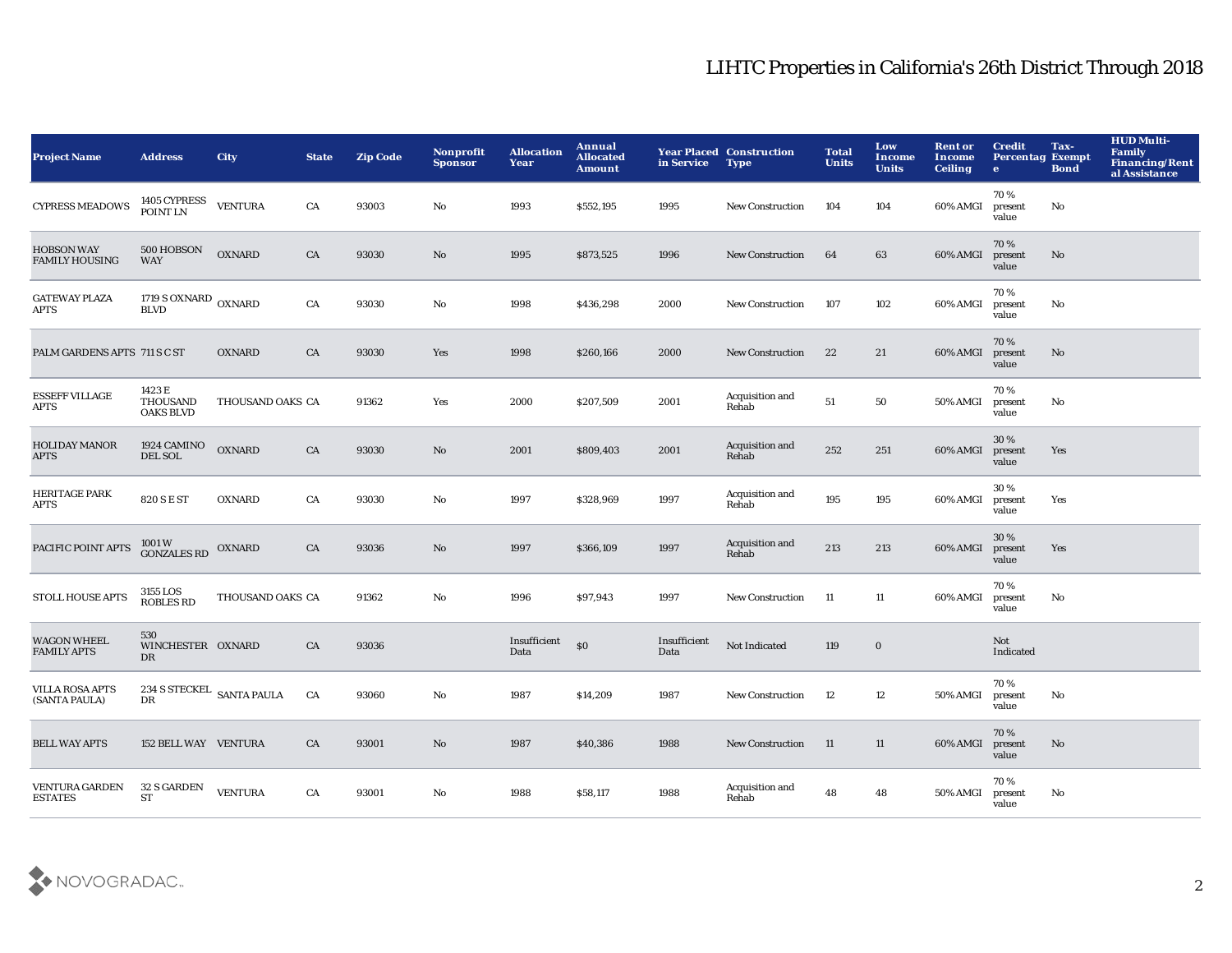| <b>Project Name</b>                                                      | <b>Address</b>                                  | <b>City</b>        | <b>State</b> | <b>Zip Code</b> | Nonprofit<br><b>Sponsor</b> | <b>Allocation</b><br>Year | Annual<br><b>Allocated</b><br><b>Amount</b> | in Service | <b>Year Placed Construction</b><br><b>Type</b>    | <b>Total</b><br><b>Units</b> | Low<br><b>Income</b><br><b>Units</b> | <b>Rent or</b><br>Income<br><b>Ceiling</b> | <b>Credit</b><br><b>Percentag Exempt</b><br>$\bullet$ | Tax-<br><b>Bond</b> | <b>HUD Multi-</b><br><b>Family</b><br>Financing/Rent<br>al Assistance |
|--------------------------------------------------------------------------|-------------------------------------------------|--------------------|--------------|-----------------|-----------------------------|---------------------------|---------------------------------------------|------------|---------------------------------------------------|------------------------------|--------------------------------------|--------------------------------------------|-------------------------------------------------------|---------------------|-----------------------------------------------------------------------|
| PASEO DEL RIO APTS                                                       | 281<br><b>RIVERPARK</b><br><b>BLVD</b>          | <b>OXNARD</b>      | CA           | 93036           |                             | 2007                      | \$1,096,129                                 | 2009       | <b>New Construction</b>                           | 86                           | 85                                   | 60% AMGI                                   | 30%<br>present<br>value                               | Yes                 |                                                                       |
| PASEO SANTA CLARA<br>APTS                                                | 289<br><b>RIVERPARK</b><br><b>BLVD</b>          | <b>OXNARD</b>      | CA           | 93036           |                             | 2007                      | \$740,268                                   | 2009       | <b>New Construction</b>                           | -54                          | 53                                   | 60% AMGI                                   | 30%<br>present<br>value                               | Yes                 |                                                                       |
| HARVARD PLACE<br><b>APTS</b>                                             | 316 W<br><b>HARVARD</b><br><b>BLVD</b>          | <b>SANTA PAULA</b> | CA           | 93060           | $\mathbf{N}\mathbf{o}$      | 2004                      | \$179,543                                   | 2005       | <b>New Construction</b>                           | 40                           | 39                                   | 60% AMGI                                   | 30 %<br>present<br>value                              | Yes                 |                                                                       |
| <b>SCHILLO GARDENS</b>                                                   | 2861 LOS<br><b>ROBLES ROAD</b>                  | THOUSAND OAKS CA   |              | 91362           | Yes                         | 2015                      | \$330,587                                   | 2016       | Acquisition and<br>Rehab                          | 29                           | 28                                   | 60% AMGI                                   | 30%<br>present<br>value                               |                     | Yes                                                                   |
| <b>VILLA GARCIA</b>                                                      | 1379 - 1419 E.<br><b>THOUSAND</b><br>OAKS BLVD. | THOUSAND OAKS CA   |              | 91362           | Yes                         | 2015                      | \$528,758                                   | 2016       | Acquisition and<br>Rehab                          | 54                           | 79                                   | 60% AMGI                                   | 30%<br>present<br>value                               |                     | Yes                                                                   |
| <b>RIVERSIDE</b><br><b>APARTMENTS</b>                                    | 691 RIVERSIDE VENTURA<br><b>STREET</b>          |                    | ${\rm CA}$   | 93001           | No                          | 2017                      | \$325,946                                   | 2018       | <b>New Construction</b>                           | 23                           | 22                                   | 60% AMGI                                   | 30%<br>present<br>value                               |                     | Yes                                                                   |
| SYCAMORE SENIOR<br><b>VILLAGE</b>                                        | 333 N F ST                                      | <b>OXNARD</b>      | CA           | 93030           |                             | 2006                      | \$1,865,576                                 | 2009       | New Construction                                  | 229                          | 226                                  | 60% AMGI                                   | 30%<br>present<br>value                               | Yes                 |                                                                       |
| <b>WORKING ARTISTS</b><br><b>VENTURA (WAV)</b>                           | 170 S GARDEN<br>ST                              | <b>VENTURA</b>     | CA           | 93001           | No                          | 2007                      | \$1,660,084                                 | 2009       | <b>New Construction</b>                           | 69                           | 68                                   | 60% AMGI                                   | 70%<br>present<br>value                               | No                  |                                                                       |
| <b>FILLMORE CENTRAL</b><br><b>STATION TOWN</b><br><b>HOME APTS</b>       | 236 MAIN ST FILLMORE                            |                    | CA           | 93015           | Yes                         | 2008                      | \$389,273                                   | 2010       | <b>New Construction</b>                           | 21                           | 20                                   | 60% AMGI                                   | 30%<br>present<br>value                               | Yes                 | $\mathbf{N}\mathbf{o}$                                                |
| MONTGOMERY OAKS MONTGOMER OJAI                                           | 508 N<br>Y ST                                   |                    | CA           | 93023           | Yes                         | 2008                      | \$440,280                                   | 2010       | Acquisition and<br>Rehab                          | $21\,$                       | 20                                   | 60% AMGI                                   | 70%<br>present<br>value                               | No                  | No                                                                    |
| VILLA CESAR CHAVEZ $\frac{381\,\mathrm{E}}{\mathrm{HUENEME\,RD}}$ OXNARD |                                                 |                    | CA           | 93033           | No                          | 2003                      | \$435,331                                   | 2006       | <b>New Construction</b>                           | 52                           | 51                                   | 60% AMGI                                   | 30 %<br>present<br>value                              | Yes                 |                                                                       |
| <b>MIRA VISTA SENIOR</b><br>APTS                                         | 2700 E<br><b>PONDEROSA</b><br>DR                | CAMARILLO          | CA           | 93010           | No                          | 2006                      | \$1,683,357                                 | 2006       | <b>Both New</b><br><b>Construction and</b><br>A/R | 305                          | 303                                  | 60% AMGI                                   | 30%<br>present<br>value                               | Yes                 |                                                                       |
| PARKVIEW SENIOR<br><b>APTS</b>                                           | 512 MAIN ST                                     | <b>FILLMORE</b>    | CA           | 93015           | No                          | 2005                      | \$310,091                                   | 2007       | <b>New Construction</b>                           | 50                           | 49                                   | 60% AMGI                                   | 30%<br>present<br>value                               | Yes                 |                                                                       |

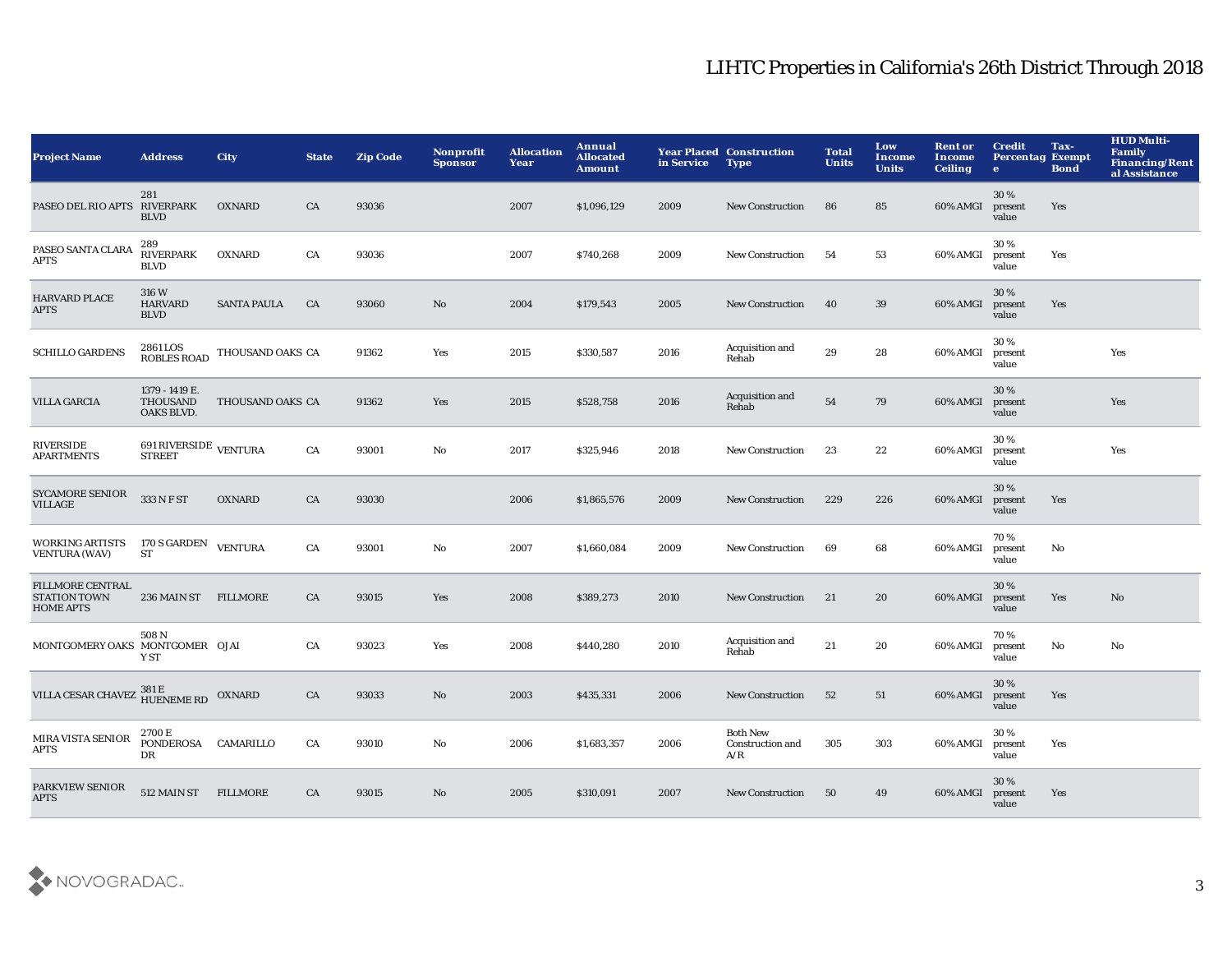| <b>Project Name</b>                                     | <b>Address</b>                        | <b>City</b>                     | <b>State</b> | <b>Zip Code</b> | <b>Nonprofit</b><br><b>Sponsor</b> | <b>Allocation</b><br>Year | Annual<br><b>Allocated</b><br><b>Amount</b> | in Service | <b>Year Placed Construction</b><br><b>Type</b>    | <b>Total</b><br><b>Units</b> | Low<br>Income<br><b>Units</b> | <b>Rent or</b><br>Income<br><b>Ceiling</b> | <b>Credit</b><br><b>Percentag Exempt</b><br>$\bullet$ | Tax-<br><b>Bond</b>    | <b>HUD Multi-</b><br>Family<br><b>Financing/Rent</b><br>al Assistance |
|---------------------------------------------------------|---------------------------------------|---------------------------------|--------------|-----------------|------------------------------------|---------------------------|---------------------------------------------|------------|---------------------------------------------------|------------------------------|-------------------------------|--------------------------------------------|-------------------------------------------------------|------------------------|-----------------------------------------------------------------------|
| <b>SANTA PAULA</b><br><b>FARMWORKER APTS</b>            | 622 E MAIN ST SANTA PAULA             |                                 | CA           | 93060           | No                                 | 2005                      | \$530,081                                   | 2007       | <b>New Construction</b>                           | 41                           | 40                            | 60% AMGI                                   | 30%<br>present<br>value                               | Yes                    |                                                                       |
| <b>SANTA PAULAN</b><br><b>SENIOR APTS</b>               | 115 N FOURTH SANTA PAULA<br><b>ST</b> |                                 | CA           | 93060           | Yes                                | 2007                      | \$452,039                                   | 2007       | <b>Both New</b><br><b>Construction and</b><br>A/R | 150                          | 148                           | 60% AMGI                                   | 30%<br>present<br>value                               | Yes                    | No                                                                    |
| <b>SHADOWS APTS</b>                                     | DR                                    | 1949 LOS FELIZ THOUSAND OAKS CA |              | 91362           | Yes                                | 2007                      | \$1,093,213                                 | 2007       | Acquisition and<br>Rehab                          | 148                          | 147                           | 60% AMGI                                   | 30%<br>present<br>value                               | Yes                    | No                                                                    |
| <b>SOHO APTS</b>                                        | 1150 N<br>VENTURA AVE                 | <b>VENTURA</b>                  | CA           | 93001           | Yes                                | 2009                      | \$423,272                                   | 2011       | <b>New Construction</b>                           | 12                           | 12                            | 60% AMGI                                   | 70%<br>present<br>value                               | $\mathbf{N}\mathbf{o}$ |                                                                       |
| <b>AAAARODNEY</b><br><b>FERNANDEZ</b><br><b>GARDENS</b> | 210 W SANTA<br><b>BARBARA ST</b>      | <b>SANTA PAULA</b>              | CA           | 93060           | Yes                                | 2010                      | \$946,511                                   | 2011       | New Construction                                  | 74                           | 73                            | 60% AMGI                                   | 30%<br>present<br>value                               | No                     | Yes                                                                   |
| RODNEY FERNANDEZ 210 W SANTA<br><b>GARDENS PHASE II</b> | <b>BARBARA ST</b>                     | <b>SANTA PAULA</b>              | CA           | 93060           | Yes                                | 2010                      | \$397,459                                   | 2011       | <b>New Construction</b>                           | 16                           | 15                            | 60% AMGI                                   | 70%<br>present<br>value                               | $\mathbf{N}\mathbf{o}$ | Yes                                                                   |
| <b>CHARLES STREET</b><br>APTS                           | 396 CHARLES<br>${\cal S}{\cal T}$     | <b>MOORPARK</b>                 | CA           | 93021           | Yes                                | 2010                      | \$778,332                                   | 2012       | <b>New Construction</b>                           | 19                           | 19                            | 60% AMGI                                   | 70%<br>present<br>value                               | No                     | No                                                                    |
| VILLA VICTORIA                                          | 3730 GUM<br>TREE ST                   | <b>OXNARD</b>                   | CA           | 93036           | Yes                                | 2005                      | \$479,928                                   | 2007       | New Construction                                  | 54                           | 53                            | 60% AMGI                                   | 30%<br>present<br>value                               | Yes                    | Yes                                                                   |
| <b>VISTA HERMOSA</b>                                    | 100 E SANTA<br><b>ANA ST</b>          | <b>SANTA PAULA</b>              | CA           | 93060           | No                                 | 2005                      | \$239,832                                   | 2007       | New Construction                                  | 24                           | 23                            | 60% AMGI                                   | 30%<br>present<br>value                               | Yes                    |                                                                       |
| <b>CALLE LA RODA</b><br><b>FAMILY APTS</b>              | 610 LEONARD<br><b>ST</b>              | CAMARILLO                       | CA           | 93010           | No                                 | 2006                      | \$311,966                                   | 2008       | <b>New Construction</b>                           | -13                          | 13                            | 60% AMGI                                   | 70%<br>present<br>value                               | No                     |                                                                       |
| <b>COURTYARD APTS -</b><br>CAMARILLO                    | $350\,{\rm WESTPARK}$ CAMARILLO<br>CT |                                 | ${\rm CA}$   | 93012           | No                                 | 2006                      | \$540,819                                   | 2008       | <b>New Construction</b>                           | 34                           | 33                            | 60% AMGI                                   | 70%<br>present<br>value                               | No                     |                                                                       |
| <b>HARVARD COURT</b><br><b>APTS</b>                     | 236W<br><b>HARVARD</b><br><b>BLVD</b> | <b>SANTA PAULA</b>              | CA           | 93060           | No                                 | 2006                      | \$657,285                                   | 2008       | <b>New Construction</b>                           | 35                           | 34                            | 60% AMGI                                   | 70%<br>present<br>value                               | No                     |                                                                       |
| <b>AZAHAR PLACE</b>                                     | 465 MYRTLE<br><b>AVE</b>              | <b>VENTURA</b>                  | CA           | 93004           | Yes                                | 2010                      | \$1,109,629                                 | 2012       | <b>New Construction</b>                           | 60                           | 59                            |                                            | 60% AMGI TCEP only No                                 |                        |                                                                       |

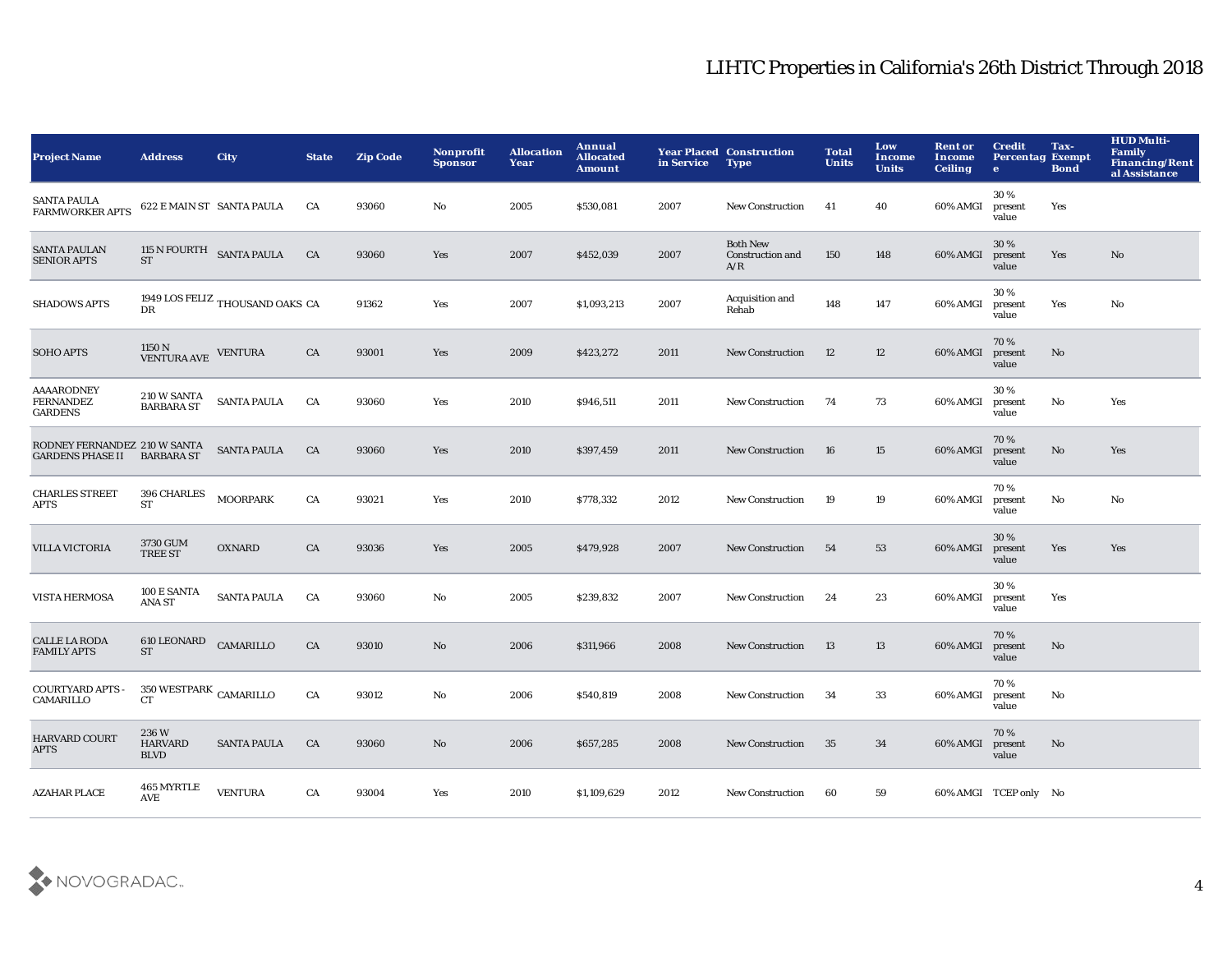| <b>Project Name</b>                                                             | <b>Address</b>                           | <b>City</b>                                      | <b>State</b> | <b>Zip Code</b> | Nonprofit<br><b>Sponsor</b> | <b>Allocation</b><br>Year | Annual<br><b>Allocated</b><br><b>Amount</b> | in Service | <b>Year Placed Construction</b><br><b>Type</b> | <b>Total</b><br><b>Units</b> | Low<br>Income<br><b>Units</b> | <b>Rent or</b><br>Income<br><b>Ceiling</b> | <b>Credit</b><br><b>Percentag Exempt</b><br>$\bullet$ | Tax-<br><b>Bond</b> | <b>HUD Multi-</b><br><b>Family</b><br><b>Financing/Rent</b><br>al Assistance |
|---------------------------------------------------------------------------------|------------------------------------------|--------------------------------------------------|--------------|-----------------|-----------------------------|---------------------------|---------------------------------------------|------------|------------------------------------------------|------------------------------|-------------------------------|--------------------------------------------|-------------------------------------------------------|---------------------|------------------------------------------------------------------------------|
| <b>VALLE NARANJAL</b>                                                           | 4270 CTR ST                              | PIRU                                             | CA           |                 | Yes                         | 2010                      | \$1,918,646                                 | 2012       | <b>New Construction</b>                        | 66                           | 65                            | 60% AMGI                                   | 70%<br>present<br>value                               | No                  | Yes                                                                          |
| <b>CAMINO GONZALEZ</b><br><b>APTS</b>                                           | 481 W<br><b>GONZALES RD</b>              | <b>OXNARD</b>                                    | CA           | 93036           | Yes                         | 2010                      | \$587,348                                   | 2012       | <b>New Construction</b>                        | 18                           | 17                            | 60% AMGI                                   | 70%<br>present<br>value                               | No                  | No                                                                           |
| <b>VILLA MADERA</b>                                                             | 1051 N A ST                              | <b>OXNARD</b>                                    | CA           | 93030           | No                          | 2003                      | \$445,939                                   | 2004       | <b>New Construction</b>                        | 72                           | 71                            | 60% AMGI                                   | 30%<br>present<br>value                               | Yes                 |                                                                              |
| <b>VINTAGE CREST</b><br><b>SENIOR APTS</b>                                      | 4700 PARK LN MOORPARK                    |                                                  | CA           | 93021           | No                          | 2002                      | \$666,728                                   | 2004       | <b>New Construction</b>                        | 190                          | 189                           | 60% AMGI                                   | 30%<br>present<br>value                               | Yes                 |                                                                              |
| <b>CHAPEL LANE</b><br><b>SENIOR APTS</b>                                        | 11122<br>SNAPDRAGON VENTURA<br><b>ST</b> |                                                  | CA           | 93004           | No                          | 2004                      | \$195,769                                   | 2005       | <b>New Construction</b>                        | 38                           | 38                            | 60% AMGI                                   | 30 %<br>present<br>value                              | Yes                 |                                                                              |
| <b>HACIENDA DE FELIZ</b>                                                        | 2096 LOS<br>FELIZ DR                     | THOUSAND OAKS CA                                 |              | 91362           | No                          | 2003                      | \$223,731                                   | 2005       | <b>New Construction</b>                        | 25                           | 24                            | 60% AMGI                                   | 30%<br>present<br>value                               | Yes                 |                                                                              |
| COLINA VISTA APTS 432 N MAIN ST PIRU                                            |                                          |                                                  | CA           | 93040           | Yes                         | 2012                      | \$541,300                                   | 2013       | <b>New Construction</b>                        | 35                           | 34                            | 60% AMGI                                   | 70%<br>present<br>value                               | No                  | No                                                                           |
| LAS VILLAS DE PASEO 5451 CYPRESS                                                |                                          | <b>OXNARD</b>                                    | CA           | 93033           | Yes                         | 2011                      | \$802,544                                   | 2013       | <b>New Construction</b>                        | 72                           | 71                            | 60% AMGI                                   | 30%<br>present<br>value                               | Yes                 | No                                                                           |
| <b>COLONIAL HOUSE</b>                                                           | 705 N OXNARD OXNARD<br><b>BLVD</b>       |                                                  | CA           | 93030           | No                          | 2011                      | \$597,787                                   | 2014       | <b>New Construction</b>                        | 44                           | 43                            | 60% AMGI                                   | 30 %<br>present<br>value                              | Yes                 | No                                                                           |
| <b>LOS FELIZ APTS</b>                                                           | <b>DR</b>                                | 1972 LOS FELIZ THOUSAND OAKS CA                  |              | 91362           | Yes                         | 2012                      | \$1,165,901                                 | 2014       | <b>New Construction</b>                        | 36                           | 35                            | 60% AMGI                                   | 70%<br>present<br>value                               | No                  | Yes                                                                          |
| <b>HILLCREST VILLAS</b>                                                         |                                          | $2736\,\mathrm{E}$ HILLCREST DR THOUSAND OAKS CA |              | 91362           | Yes                         | 2011                      | \$1,140,569                                 | 2013       | <b>New Construction</b>                        | 60                           | 59                            | 60% AMGI                                   | 70%<br>present<br>value                               | No                  | Yes                                                                          |
| <b>LOS FELIZ</b><br><b>APARTMENTS PHASE</b><br>$ 2\rangle$                      |                                          | 1990 LOS FELIZ THOUSAND OAKS CA DRIVE            |              | 91362           | Yes                         | 2013                      | \$310,326                                   | 2014       | <b>New Construction</b>                        | 20                           | 19                            | 60% AMGI                                   | $30\,\%$<br>present<br>value                          | Yes                 | Yes                                                                          |
| VILLA SOLIMAR+<br><b>CYPRESS COURT</b><br><b>REHABILITATION +</b><br><b>RES</b> | 910 DONLON<br><b>AVENUE</b>              | <b>OXNARD</b>                                    | CA           | 93030           | Yes                         | 2013                      | \$273,684                                   | 2014       | Acquisition and<br>Rehab                       | 36                           | 35                            | 60% AMGI                                   | 30%<br>present<br>value                               | Yes                 | No                                                                           |